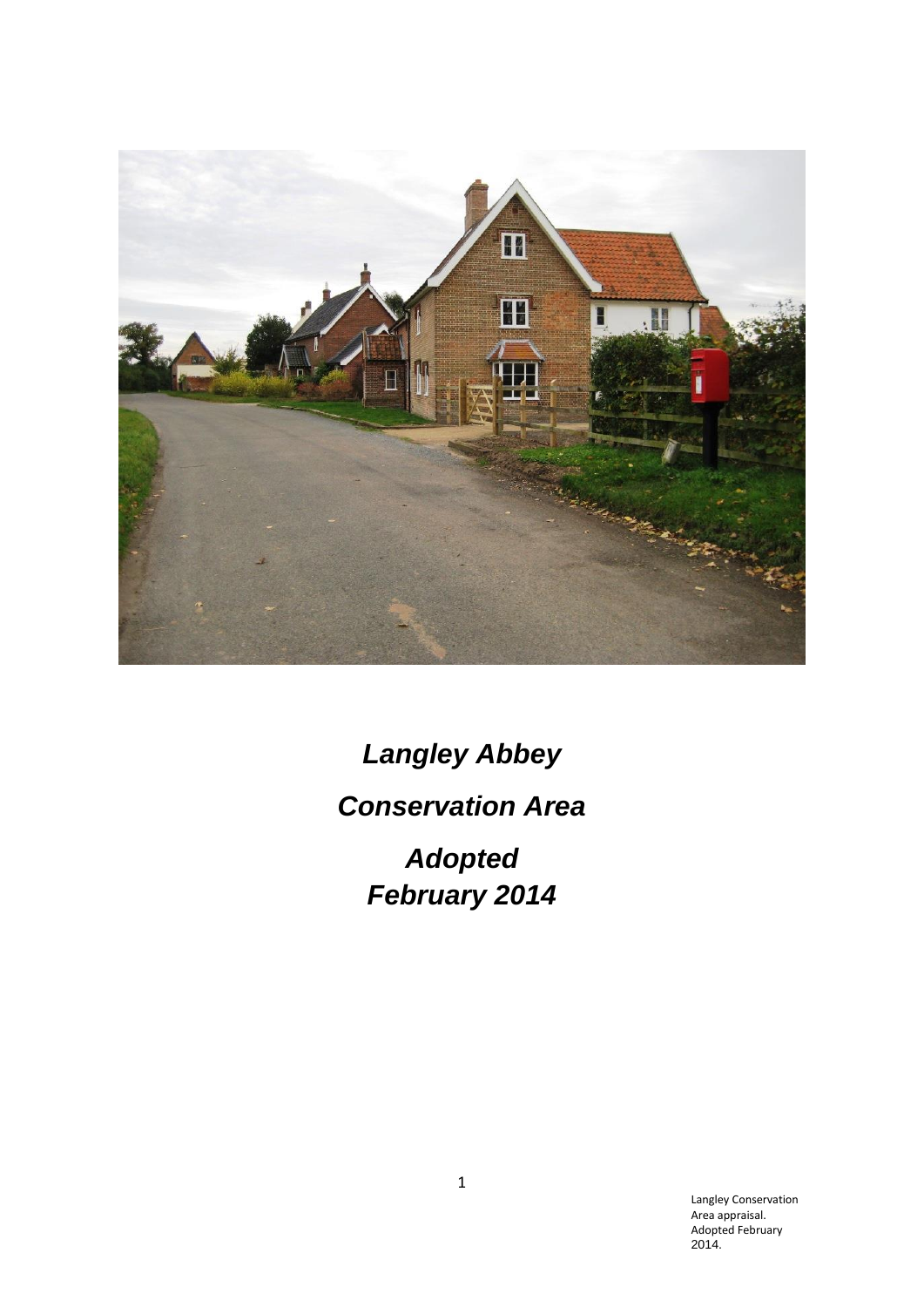# **Langley Abbey Conservation Area Appraisal.**

## *Introduction*

## *Why have Conservation Areas?*

A review of policies relating to the historic environment carried out by English heritage on behalf of the Secretary of States for Culture Media and Sport and the Environment Transport and the Regions was published in December 2000 under the heading 'Power of Place'.

The Report which reflected views now held generally by the population at large, confirmed 5 main messages

- i Most people place a high value on the historic environment and think it right there should be public funding to preserve it.
- ii Because people care about their environment they want to be involved in decisions affecting it.
- iii The historic environment is seen by most people as a totality. They care about the whole of their environment.
- iv Everyone has a part to play caring for the historic environment. More will be achieved if we work together.
- v Everything rests in sound knowledge and understanding and takes account of the values people place on their surroundings.

In summary we must balance the need to care for the historic environment with the need for change. We need to understand the character of places and the significance people ascribe to them.

The concept of conservation areas was first introduced in the Civic Amenities Act 1967, in which local planning authorities were encouraged to determine which parts of their area could be defined as "Areas of Special Architectural or Historic Interest, the character or appearance of which it is desirable to preserve or enhance".

The importance of the 1967 Act was for the first time recognition was given to the architectural or historic interest, not only of individual buildings but also to groups of buildings: the relationship of one building to another and the quality and the character of the spaces between them.

The duty of local planning authorities to designate conservation areas was embodied in the Town and Country Planning Act 1971, Section 277. Since then further legislation has sought to strengthen and protect these areas by reinforcing already established measures of planning control which is now consolidated in the Planning (Listed Buildings and Conservation Areas) Act 1990.

Unlike listed buildings, which are selected on national standards, the designation of Conservation Areas in the main is carried out at District level based upon criteria of local distinctiveness and the historic interest of an area as a whole. However, in the past, the criteria adopted by different local authorities in determining what constitutes a special area have tended to vary widely. For example, although public opinion seems to be overwhelmingly in favour of conserving and enhancing the familiar and cherished local scene, what is familiar to many, may only be cherished by some.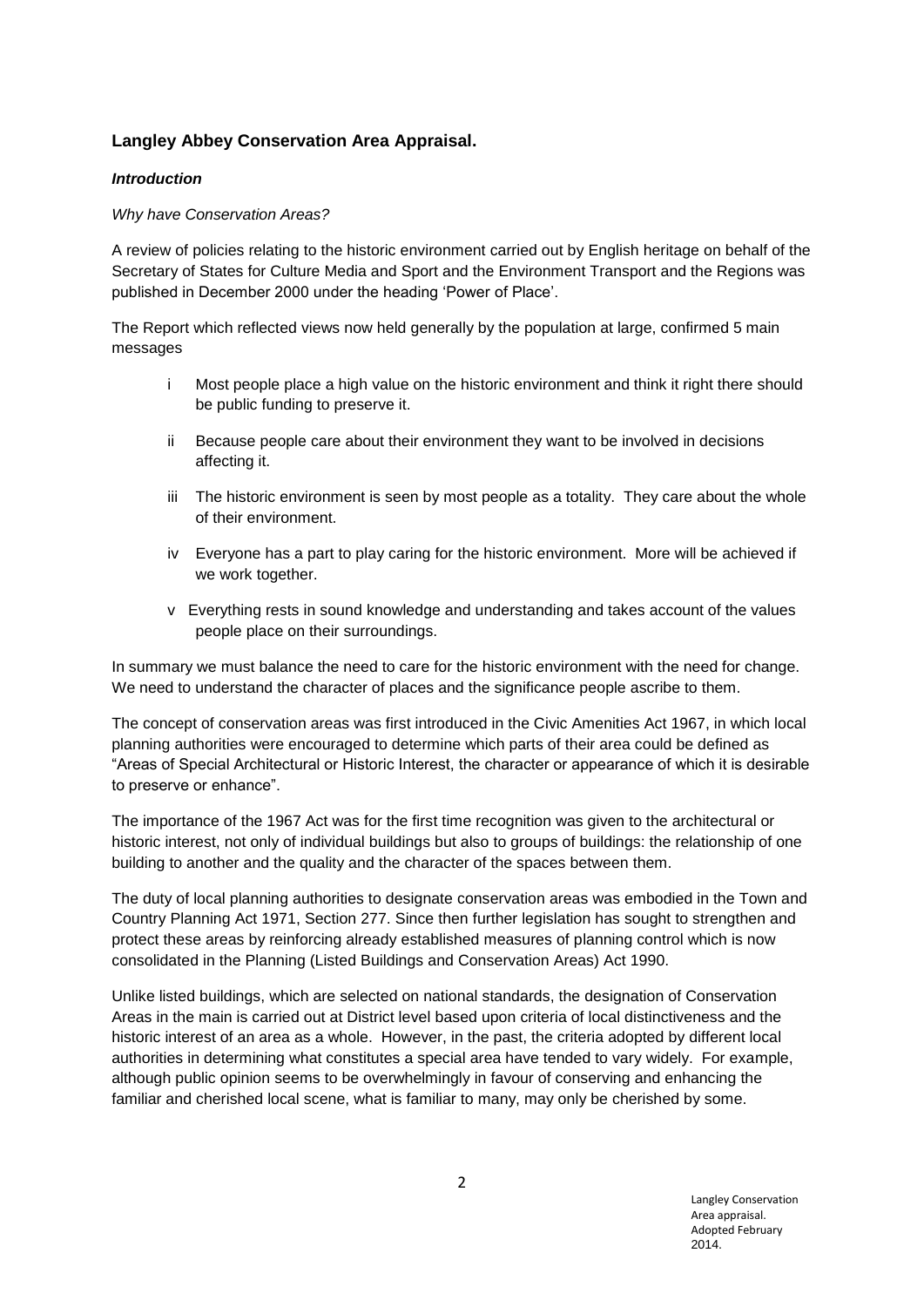Over the last 30 years this approach has changed significantly. Much greater emphasis is now placed on involving the local community in evaluating 'what makes an area special', whether it should be designated and where boundaries should be drawn.

It is now recognised that the historical combination of local architectural style and the use of indigenous materials within the wider local landscape creates what has been termed 'local distinctiveness'. Distinctiveness varies within the relatively restricted confines of individual counties, which in turn are distinct in terms of the country as a whole.

Conservation Area designation for settlements and wider areas which embody this local distinctiveness may afford them protection against development which bears no relation to the locality either in terms of the buildings within it or landscape surrounding it.

The historical development of such settlements and their surrounding landscape are the 'journals' through which the social and economic development of the locality can be traced. The pattern of agricultural and industrial progress of settlements (their social history) is by definition expressed in the architecture and landscape of any area.

It is not intended (nor would it be desirable) to use Conservation Area designation as a way of preventing or restricting development, the expansion of a settlement or preventing contemporary innovative design. Logically in the future new development should add to, rather than detract from the character of an area and will in turn help to chart historical development. However, all development should seek to preserve and enhance the character and appearance of the area.

### *Aims and objectives*

The conservation area at Langley Abbey was originally designated in 1994. This re-appraisal examines the historic settlement and special character of Langley, reviews the boundaries of the conservation area and suggests areas for change.

If adopted, the appraisal will provide a sound basis for development management and encourage development initiatives which endeavour to improve and protect the conservation area as well as stimulating local interest and awareness of both problems and opportunities.

## *Planning policy context*

Although the settlement is within South Norfolk District Council area, the majority of the land and buildings (east of the main street) in the conservation area are within the Broads Authority area, as indicated on the map. The Broads Authority is responsible for all Planning related matters in this eastern area, South Norfolk Council for the remainder i.e. to the west of the Langley Green and Langley Street.

There are a range of policies which affect Conservation Areas both within the Broads Authority and South Norfolk Council areas, originating from both national and local sources. The latest national documents in respect of historic buildings and conservation areas are The Government's Statement on the Historic Environment for England 2010. The National Planning Policy Framework published March 2012 Planning for the Historic Environment: Historic Environment Planning Practice Guide March 2010. The Broads Authority endorses the contents of these documents and decisions made will reflect the various provisions contained in them.

Locally, South Norfolk is part of the Greater Norwich Development Partnership which has adopted its Joint Core Strategy. South Norfolk is also progressing their Development Management and Sites Specifics DPDs as well as two Area Action Plans for the towns of Long Stratton and Wymondham. The Broads Authority has an adopted Core Strategy (2007) and Development Management Policies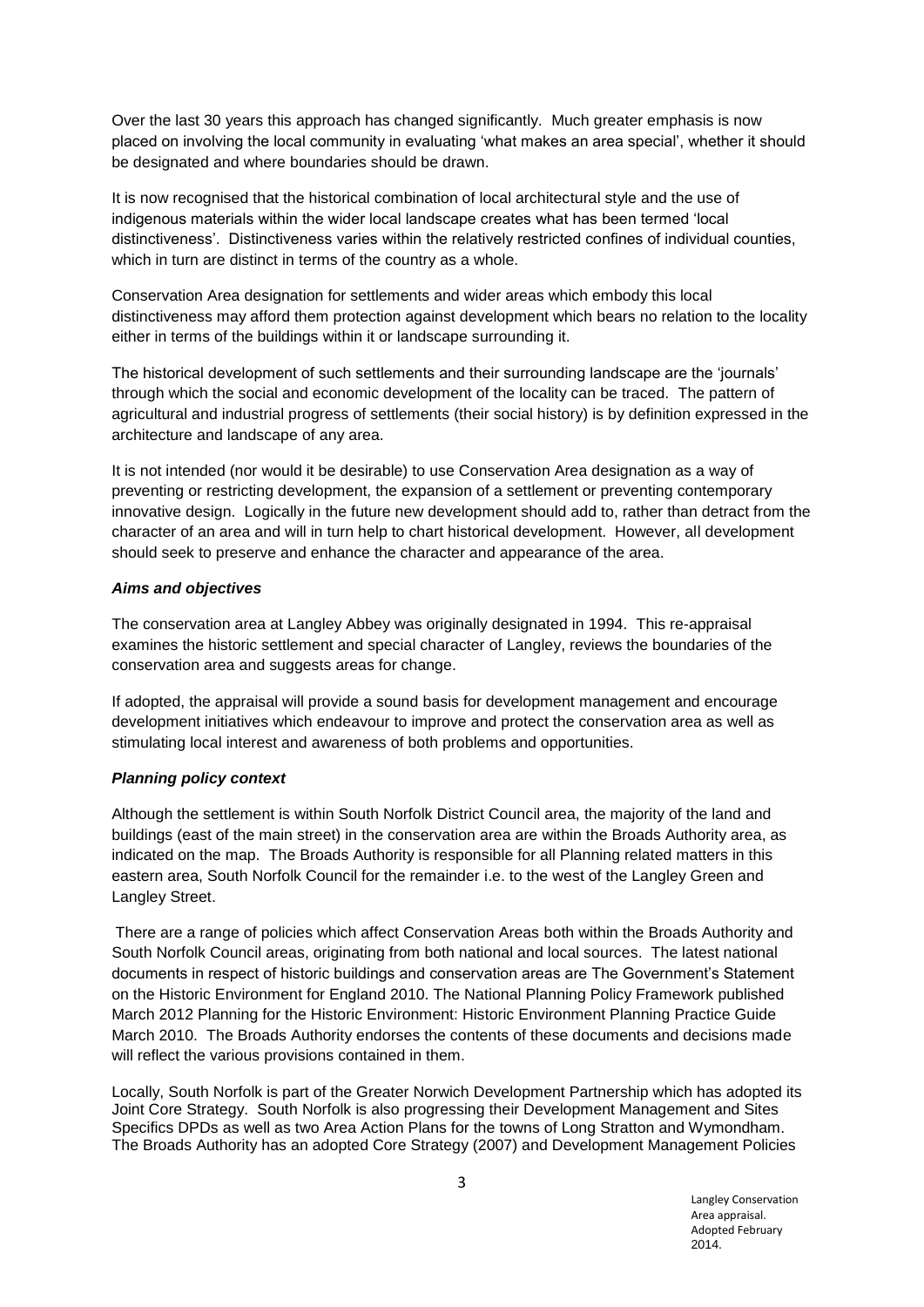DPD (2011) and is progressing its Sites Specifics DPD. Both South Norfolk and the Broads Authority have some saved Local Plan (2003 and 1997 respectively) Policies in place.In line with government policy, the Broads Authority and South Norfolk Council are currently reviewing and revising local policies which will be published in the respective Local Plans (formerly Local Development Framework (LDF)).

To support these policies, the Broads Authority and South Norfolk Council provide further advice and details in a series of leaflets, which are currently being reviewed and expanded as part of the Local Plan process. A list of those currently available is attached in Appendix 2.

#### *Summary of special interest*

Langley village is a typical farming community made up of small clusters of development based around agriculture and farms. It is situated on the southern edge of the flood plain of the River Yare, with the gently rolling valley side dropping towards it from the south-west. Its siting is important to its function and form with historically the marshes used for grazing of livestock and the valley sides for general agricultural use for the farming community. The pattern of land ownership has been a crucial factor in how the land has been given its present day form. The conservation area is based around Langley Abbey, a scheduled ancient monument and an important religious site in the Middle Ages which was supported by a substantial secular community.

#### *Location and context*

The Langley Abbey Conservation Area is situated at the north western end of the village of Langley, which is approximately 11 miles from Norwich to the north-west and approximately 10 miles from Great Yarmouth to the east. The village is on the edge of marshland on a minor road, which roughly follows the route of the River Yare as it flows from Norwich and out to the sea at Great Yarmouth. This minor road eventually connects to the main Norwich to Lowestoft road (A146) to the west, via a network of other minor roads and byways. The nearest town is Loddon, approximately 2.5 miles to the south, which is located on a tributary of the River Yare, the River Chet; the two join about 2 miles to the west of Langley.

#### *General character and plan form*

Langley village typifies the general pattern of development in the area, in that it is a linear settlement of small clusters of development based around agriculture and farms. These small settlements along a minor road mark the last line of development on the south bank of the River Yare, before the large areas of Broads marshes to the north. The road follows ground that is slightly higher than the marshland to the north, east and west, the latter traditionally used for the grazing of animals. The farmsteads are linked to the marshes via a series of tracks at right angles to the river. Historically, dykes and staithes provided access from the river for trade and communication, typified by Langley Dyke which is within the conservation area boundary.

Langley, and Hardley, the nearby settlement to the west, have long been linked together and are still administered by one Parish Council known as Langley with Hardley.

## *Geological background*

Many millions of years ago the area now occupied by Norfolk lay beneath the sea. Deposits laid down on the sea bed formed Cretaceous Chalk which underlies the whole of Norfolk. It is the oldest rock type to be found in East Anglia, with an approximate age of 100 million years, and because it was subjected to smoothing glacial action, it provides a much more subdued topography than in other areas of Britain. The chalk deposits were subsequently overlain in Pleistocene times by a series of sand, muds and gravels, and these shelly sand deposits are known as 'Crags'. They bore the first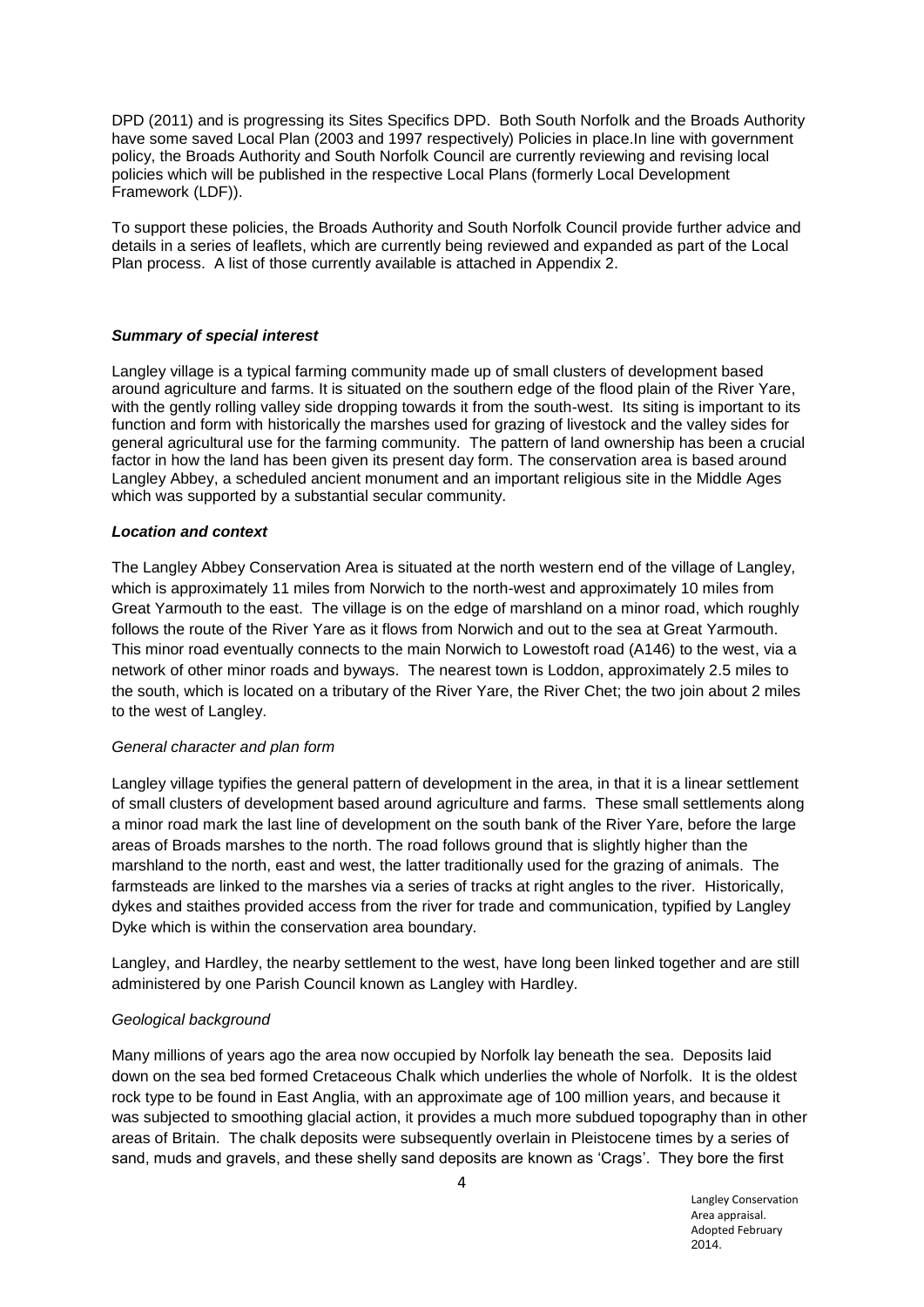brunt of the Ice Age as large glaciers moved into East Anglia from the north; the action of the ice moving over the loose deposits contorted the underlying material into complex thrust-type folds, known as 'contorted drift'. During the Ice Ages, rivers carved out wide but shallow valleys, which as they flowed down towards the lower levels, formed large loops or meanders with wide flood plains as can be seen on the River Yare in the area of Langley. Thus the 'marshes' of the Broads were formed resulting in the lush grazing meadows adjacent to the river at Langley and the fertile agricultural land on the very slightly higher valley sides.

Nowadays, the area is part of the level southern valley floor of the River Yare floodplain, and is a mixture of silty clays closest to the river grading into peats towards the upland and along the river valley.

### **Historical Development**

The settlements of Langley and Hardley are recorded as 'Langale' and 'Hardale' in the Domesday Book of 1086. The names derive from Old English; the 'le' with which both names end derives from 'Ieah' meaning a natural open space, or a deliberate clearing in woodland, later used for a tract of meadow. Thus, the respective meanings would probably be 'long' and 'hard' clearing.

### *Archaeology*

The Norfolk Historic Environment Service compiles records of known archaeological activity, sites, finds, cropmarks, earthworks, industrial remains, defensive structures and historic buildings in the county. These records are known as the Norfolk Historic Environment Record (NHER), and an abridged version can be accessed through the Norfolk Heritage Explorer website at [www.heritage.norfolk.gov.uk](http://www.heritage.norfolk.gov.uk/)*.* Although there are significant archaeological remains above and below ground at the site of the former Langley Priory, the majority of the records for Langley are outside the conservation area boundary and to the south of the road there is much evidence of what is assumed to be a lost Medieval village and later settlement. *Early development*

Langley has been a desirable place for settlement throughout the ages, due to its fertile soil and proximity to the Yare river highway. Although records suggest that the settlements at Langley and Hardley were formed during the Saxon period, the archaeology of the parish reveals much earlier activity. The earliest recorded archaeological finds in the area date from the Palaeolithic and Neolithic periods to the west of Langley Green, where evidence of early organised agricultural activity can be seen on aerial photographs, in complex cropmarks of a Bronze Age landscape, including field systems, barrows and a possible Bronze Age or Neolithic henge. Although no Roman monuments have been recorded, Roman coins found in the parish suggest that there was activity here during this period. Several early Saxon brooches and a buckle were found in the parish, but otherwise little evidence of the Saxon period. The round tower and west wall of the nave of St Margaret's Church, Hardley (outside the conservation area) date to the Saxo-Norman period, but most of the rest of the structure was built in the  $14<sup>th</sup>$  and  $15<sup>th</sup>$  centuries. The church also contains some wonderful medieval wall paintings. St Michael's Langley, the other church in the parish, was built in 1310, and incorporates a Norman stoop.

There is little documentary evidence of the settlement before the Domesday Book, although it is known that land at Hardley was held by Anand under King Edward before 1066. After 1066 Bishop William held the manor.

Whilst the agricultural potential of the area must have been attractive to the early hunter gatherer, this was also recognised by the early monastic orders and their settlements, based as they were on exploiting water transport and livestock grazing facilities. The best example of this in Norfolk is perhaps St Benets Abbey on the River Bure to the north.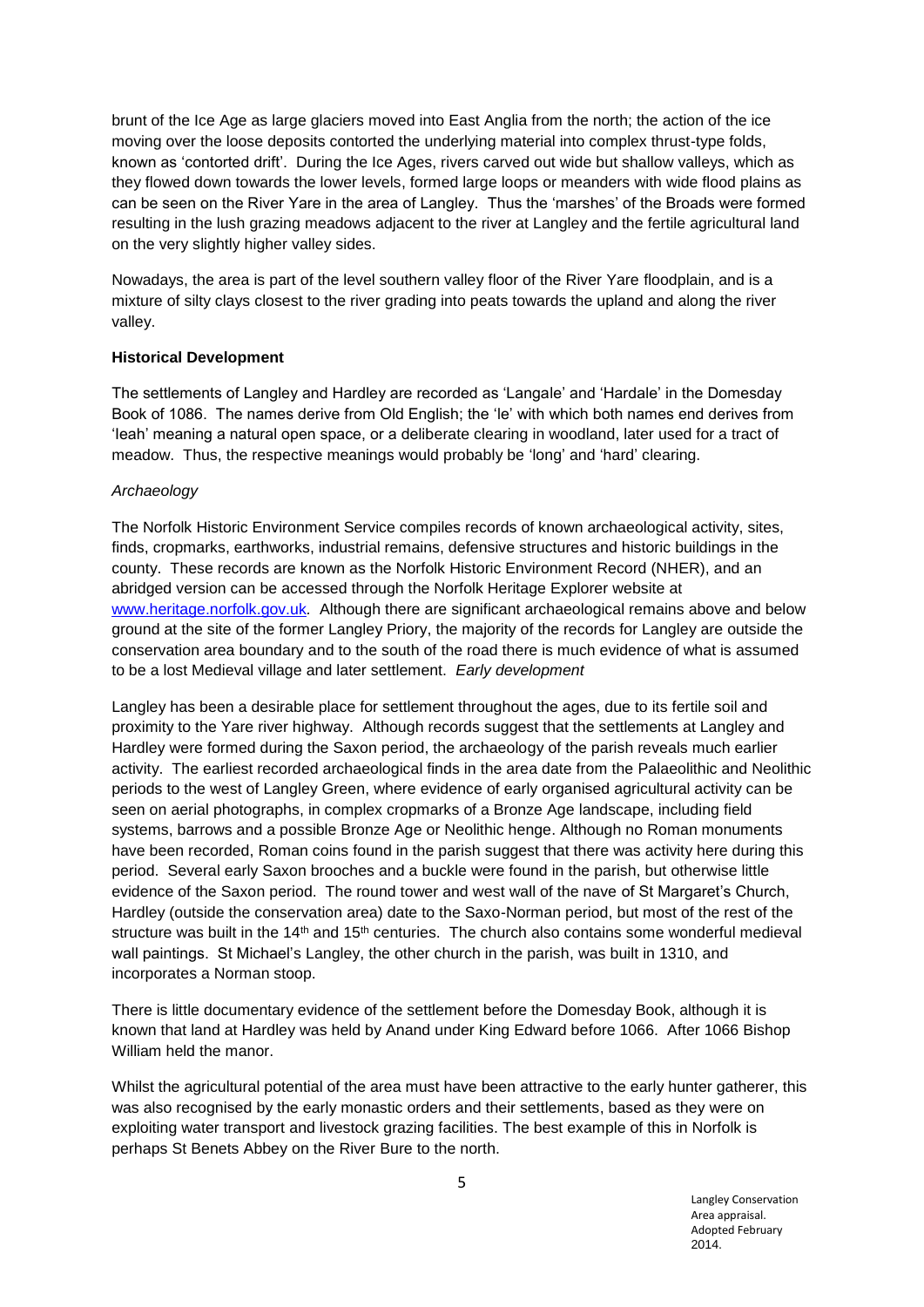The conservation area at Langley is centred on Langley Abbey, a house of Premonstratensian Canons was founded for an Abbot and 16 canons in 1198 by Roger Fitz Roger of Clavering, a rich and powerful local magnate. The order emanated from France and Langley was the  $15<sup>th</sup>$  house established in the country, and was colonised by the Ainwick Priory in Northumberland whose Abbot became Abbot of Langley. Parts of the Abbey were constructed using Caen stone delivered by boat from France. At one time the Abbey controlled and benefitted from the revenue of more than 80 parishes, with manors and lands in Norfolk and both Suffolk and Kent making it very wealthy and influential. The Abbey buildings would have been a prominent landmark, being the largest structures for miles around, demonstrating that the surrounding land was controlled by the church. The complex was an economic centre where people traded and paid their taxes and it provided work and sustenance for a large number of local people who supported the religious occupants with food and the essentials of everyday life.

Following the demise of the Abbey in the 16<sup>th</sup> century, the buildings deteriorated, some disappearing altogether, and for many centuries the remainder were utilised as farm buildings. The site is enclosed by a moat and parts of the 13<sup>th</sup> and 14<sup>th</sup> century cloisters, church, chapter house and infirmary survive. The nearby Abbey Farmhouse, dating to around 1800, replaced an earlier farmhouse which was destroyed by fire.

At the time of the dissolution of the monasteries there were only 6 canons left and after the dissolution of the Abbey in 1537, its reserves and land were passed to John Berney Esq. a squire of the bed chamber to Henry VIII. The Berney family, held the post of local landowner and magnate for the next few centuries, owning all the farms in the area which were rented out to tenants who in turn employed local labour to help work the land. The Hall was built by Richard Berney in 1737, but he was forced to sell the estate two years later to repay his debts.

In 1739, Langley Hall in its landscaped park of 800 acres and the associated estate, which included Langley Village, was purchased by a wealthy London merchant, George Proctor, who engaged Matthew Brettingham (designer of Holkham Hall) to remodel the hall in the Palladian style. Several other well known designers are associated with the Hall including Anthony Salvin, Sir John Soane and 'Capability' Brown, who all executing work on the estate. In 1745, the family took the name of 'Beauchamp Proctor' as an inheritance requirement, and fulfilled the local landowner role until 1946 when the hall became a private school, which is its current use.

As the principle landowners the influence of the Proctor-Beauchamp family (as they were later to be known) is evident in the history of the area and its current landscape. All the farms were tenanted and the Hall provided much local employment. The current field, track and road system was generated by these ownership patterns, and an 'Estate' architectural style can be seen from the remaining properties of the area, some of which are in the conservation area. A public house on the River to the West of the village towards Claxton the Beauchamp Arms bears the family name.

The drainage of the marshes surrounding the village has always been important to their continued agricultural use. The marshland was still mapped as common land in the  $17<sup>th</sup>$  century although the doles to the east of Langely Dyke are earlier. The main organised drainage is likely to date from the 18<sup>th</sup> century; the Beauchamp-Proctor/Proctor-Beauchamp estate had certainly introduced drainage mills by the mid 18<sup>th</sup> century (amongst the earliest) and the Langley Estate was also one of the earliest to introduce steam drainage in the Broads.

White's History, Gazetteer and Directory of Norfolk 1854, records that the parish of Langley comprised of '312 souls, 59 houses and about 2,400 acres of land of which 1,000 acres are in low marshes'. Most of the working population at this time was engaged in local agricultural work and associated trades, such as the blacksmith, wheelwright, carpenter and seed merchant or as domestic servants to the occupants of the Hall and better off tenant farmers.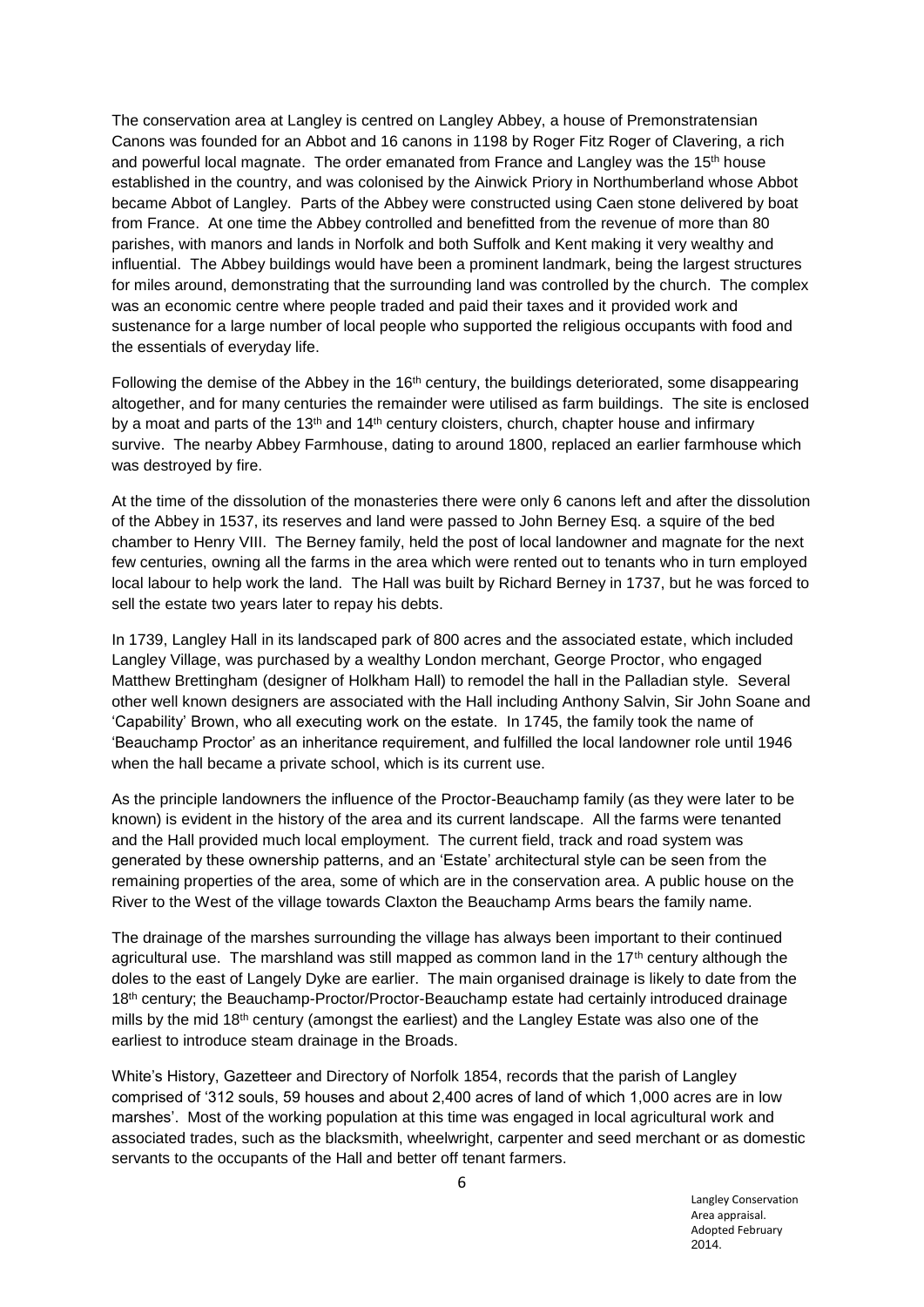#### *Later development*

The current pattern of land and building ownership in Langley reflects the changes that have taken place in our society in recent decades. The landscape was drained during the medieval period and post medieval periods; several 19<sup>th</sup> century drainage pumps are evident in the landscape surrounding the village. The large estate has been divided up into smaller units of land with their associated buildings. The farms are now in private ownership, and many buildings are no longer in agricultural use, not all owned by those local to the area. Similarly, changes in farming practices have affected the pattern of employment; the move away from cattle rearing to arable crops, increased mechanisation and fewer people needed to work the land, means that the local population has to travel further to find work.

The sugar beet factory at Cantley, on the opposite bank of the River Yare, but visible from the conservation area, has generated employment for over a century. The original building, completed in 1911, was constructed by Dutch workers to exploit the farming of the vegetable which thrives in the local soil conditions. Many villagers found work here in the 20<sup>th</sup> century, using ferries across the River Yare to travel to the factory. Nowadays, the production is of an industrialised scale, requiring fewer people to be employed at the factory, and most villagers commute by road to Norwich or further afield for employment.

Langley parish was joined with Hardley in 1928 to form Langley-with-Hardley, and although a degree of separation is still maintained, the two are administered by one Parish Council known as Langley with Hardley.

The village is still largely based around farming, but the pattern of agriculture has changed dramatically over recent years. There were around 22 dairy herds in the 1950s, but much of the marshland grazing is now used for fattening cattle and sheep. This decline in the use of the land for cattle grazing and improved drainage methods have meant that some of the marsh land is now used for growing cereal crops.

The river valley of the River Yare lies within the Broads Authority executive area giving it protection at a national level as an important landscape, in recognition of the fragility and importance of the grazing marshland. Thus the majority of the Langley conservation area lies within the Broads Authority boundaries, (all the land to the east of Langley Street, and Langley Green) with a narrow strip to the west in the South Norfolk Council area. The Parish Council administers all the land in the area at a local level.

The pattern of built development has changed little over the last century, as what little new building has taken place is within the earlier built envelope of the village. In this respect, the greatest change has been in the way existing buildings are used, with many that were formerly in agricultural use being converted to owner occupied residences, and in the case of the Langley Abbey buildings and grounds, the change to a leisure use. In addition, a number of small cottages previously occupied by agricultural or estate workers have been improved and extended to suit the lifestyles of new occupants, most of who commute to work outside the village. Although outside the conservation area, the construction of the sugar beet factory at Cantley has had the greatest impact on the character of the surrounding area, in both visual and cultural terms.

In landscape terms, changes in agricultural practices have affected the appearance of the area. Documents from the  $17<sup>th</sup> - 19<sup>th</sup>$  century show rectilinear grazing marsh on Langley Marshes; this pattern is now obscured through the loss of historic boundaries to make larger fields. Faden's 1797 map shows a wooded landscape of alder carrs, and although much of this has been lost, remnants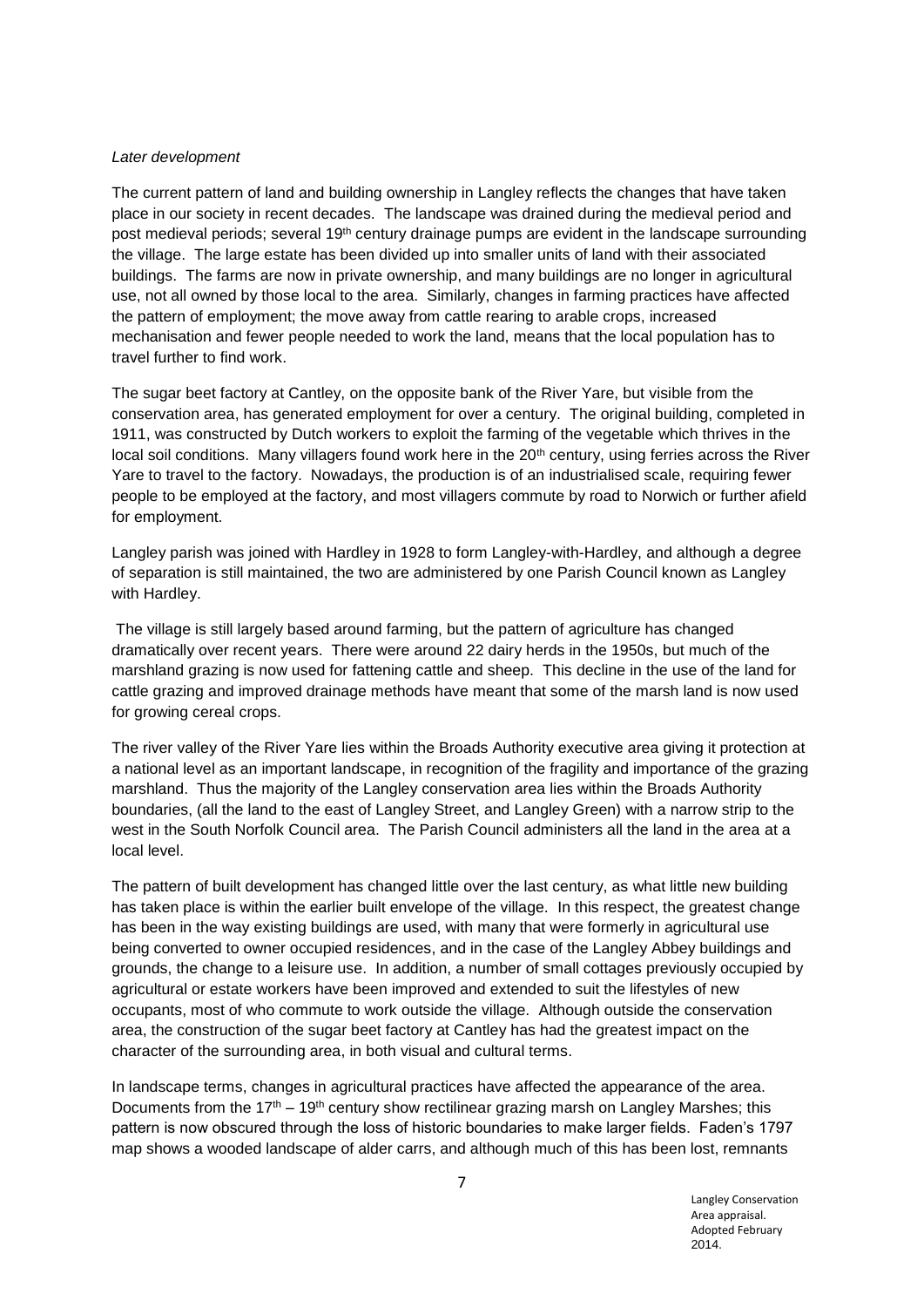remain near the water's edge. The map also shows the existence of historic Staithes, and Langley Staithe still remains. The sinuous dyke pattern shown on 19<sup>th</sup> century maps was generally removed in the late 1800s and replaced with the rectilinear dyke pattern visible today.

The current population of Langley with Hardley, at approximately 350 is little changed from that in the mid 19<sup>th</sup> century.

### *Spatial analysis.*

#### *Landscape character*

Much of the character of the conservation area is derived from the topography and its relationship to the river. This part of Norfolk typifies the distinctiveness of the Broads landscape – a winding waterway, wide open skies, openness and a level of visibility within the wide valley. Despite the proximity of the scattered valley settlements, the landscape has a remote and wild quality, but with a strong feeling of tranquillity. Within this large scale landscape, and despite the draining of the marshes in earlier centuries, there is still a strong dyke pattern enclosing rectangles of marshland and evidence of parallel doles.

Within the conservation area boundary, although still open in character, there are areas enclosed by blocks of carr woodland, for example to the north west of Langley Dyke and Stone Lane, and the tracks to Monks Plantation and Langley Staithe, which fringed with trees reinforce the rectilinear pattern in the landscape. At a lower level, rushes and reed ronds provide texture and contrast. To the west of the road through the conservation area, the arable fields are larger in scale.

The Cantley Sugar Beet Factory across the river is a dominant feature in views out of the conservation area to the east. Compared to other development in the area, the factory complex is a large scale and prominent vertical feature in an otherwise open, low lying landscape, which dominates the eastern skyline. The northern valley edge and skyline is formed by a low, partly wooded ridge which delineates the hinterland to the settlements of Cantley and Limpenhoe. The southern skyline is defined by predominantly arable farmland on the valley sides, rising gently up to the wooded crest on which Langley School and parklands are located.

The surrounding area is visible from the conservation area with views from and to the north and south across the river valley, to Buckenham and Cantley marshes and carrs and to Cantley and Reedham. Further to the east, the part wooded ridge within Broadland District Council's area is prominent and forms the backdrop to the Sugar Beet Factory and Cantley village, whilst the area from Reedham to Thorpe Marshes forms the visual middle ground. To the west, there are views to and from the parkland ridge and gently undulating slopes in the South Norfolk District area.

### *Over view of streets and development*

Langley conservation area is based around the historic site of Langley Abbey and the development along the low road that marks the edge of the floodplain. This lies in a section of land between Langley Green to the north and Langley Street to the south. The development is generally linear, following the minor roads.

## *Monks Plantation*

Monks Plantation, a track running east from Langley Street marks northern boundary of the conservation area. This track, un-metalled and fringed with trees leads eventually to the River Yare (outside the conservation area). It is essentially rural in character with views to the north restricted by a line of trees, and glimpses of Langley Abbey to the south east. To the east of the track is Monks Plantation, and a small group of buildings backed by the trees, comprising of a pair of former farm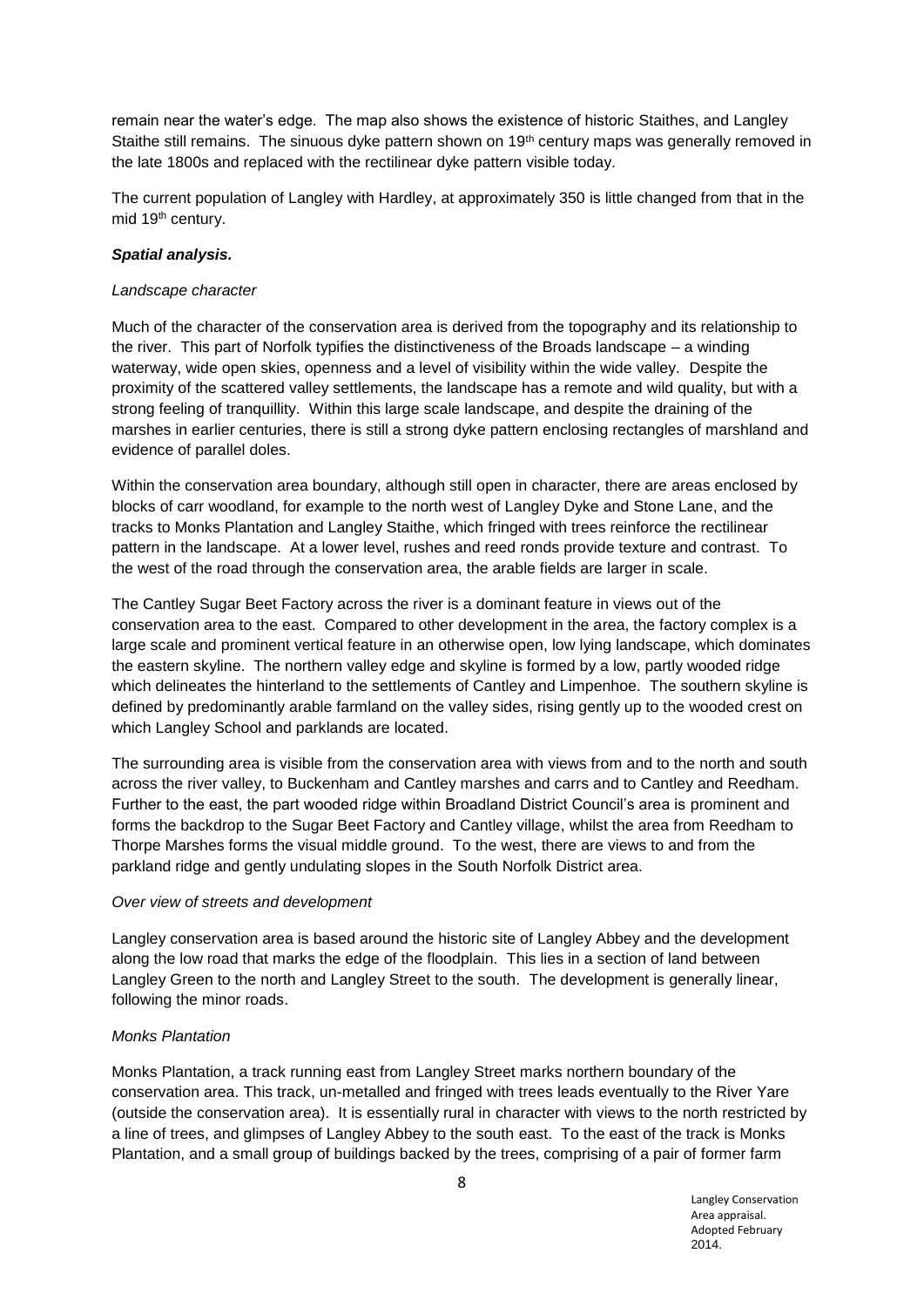workers cottages (Monks Cottages) with red pantiled roofs; one retains its brick facing and the original decorative timber barge boards of the 'estate' design, the other now rendered with plain bargeboards. Adjacent is an attractive group of former agricultural farm buildings, once part of Abbey Farm which has been sympathetically converted for holiday accommodation. From here, there are open views to the Abbey across the former Abbey grounds.

### *Langley Green.*

At the north western edge of the conservation area, the boundary excludes a pair of cottages, which although much altered, are in a similar style and form to another pair of 'estate' cottages within the conservation area. It is suggested that the boundary is amended to include this pair of cottages.

Running southward, the road intersects with another track, Stone Lane, a well made straight track, part of which is public highway. It is lined with trees and appears to form part of the earlier communications network to the south and west. At the corner is what appears to have been a pair of cottages or small farmhouse. Opposite the end of Stone Lane, another site houses a number of sheds and parked vehicles. Adjacent, 30 - 33 Langley Green to the north west of Abbey Farm is an attractive row of Victorian cottages, built of knapped flint with gault brick chimneys and dressings under a French pantile roof. They have the decorative bargeboards in the Langley Estate style and are in an unusually ornamental style for the area. These cottages have been converted from what was the former Village School and likely accounts for its differing Architectural style.

Going southwards along Langley Green, the road is contained by hedges behind narrow verges with large scale arable fields to gently rising ground to the west and the grounds of Langley Abbey to the east. Little impinges on the rural feel of this stretch of the road. In the grounds of Langley Abbey a ménage has recently been constructed and even though the surface is below the level of the road, sympathetic landscaping could soften this recent development.

On the western side, a pair of former estate cottages dated 1871 have been extended and altered in the 20<sup>th</sup> century, but still retain their basic three dimensional form, chimneys and pantiled roof. Opposite, a group of mature trees obscures views of Langley Abbey and the former farm buildings to the east which then come into view across an open meadow as the road travels south. A line of trees on the western verge of the road is a prominent feature. This finishes at the junction with Staithe Road and Langley Street with a triangle containing the war memorial in the form of a stone and flint obelisk. This is an interesting feature of the conservation area and is in good condition, neatly surrounded by gravel and a low post and chain fence.

## *Langley Street*

Development along the first part of Langley Street is restricted to the west side. The former Wherry Inn is constructed in three ranges, the tallest being to the north. It is built of local buff-red brick and a pantile roof with brick hood mouldings that are also found in other buildings in the 'estate' style. The new house to the south is built of a similar brick and in a traditional style which is sympathetic to the street scene. A double garage between the two is constructed of stained timber boarding under a steeply pitched pantile roof. Completing this group of buildings, Staithe Farmhouse, set back from the road behind a garden with a low fence and brick wall, it is a double pile building with colour washed brick walls and pantile roofs of differing ages. The outbuildings are in the more traditional Norfolk red brick with Norfolk pantiles as is the listed thatched barn to the south which is built hard up against the road, enclosing the view to the south.

Opposite the former Wherry Inn, the east side of Langley Street has a distinctly rural feel, with hedges and mature trees, particularly around the entrance to The Staithe, which is an unmade track leading to Langley Dyke. The Staithe is well kept with a seat, interpretation board and quay heading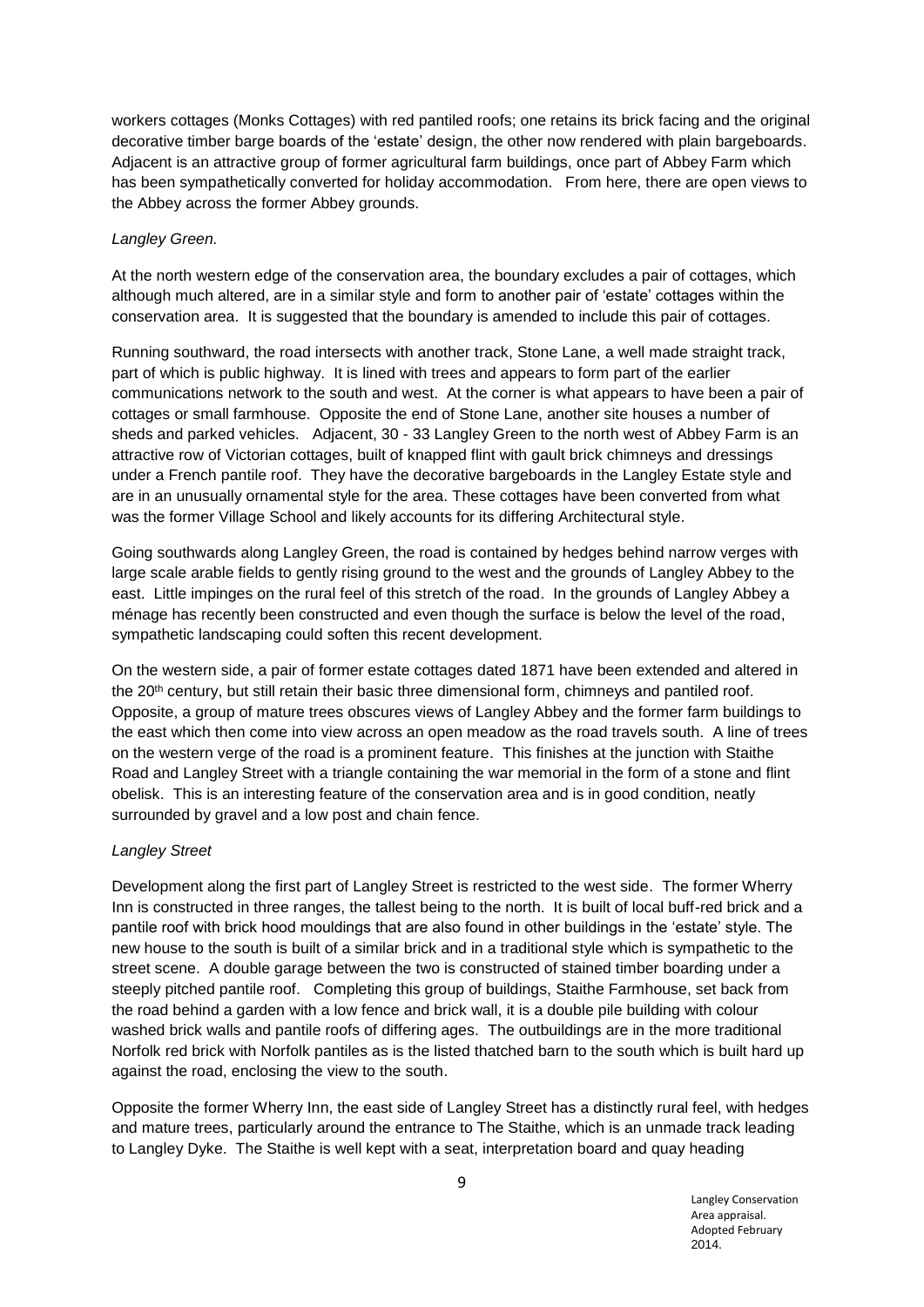providing mooring facilities for tourist boats, although the waste and recycling facilities could be better screened. Cantley sugar beet factory is a prominent feature on the skyline in this part of the conservation area.

Moving southwards, on the west side, the next pair of cottages are in red brickwork with pantiled roofs and are parallel to the road. Although altered in recent times, they have the distinctive form and bargeboards of other estate cottages in the area. Langley Cottage is gable end on to the road and built of colour washed brickwork and a pantile roof.

On the east side of the road is a single house, consisting of two ranges, the lower being to the south, a distinctive building form for this area, indicating that it could have been a small farmhouse at one time. Adjacent is the last pair of cottages in the conservation area. Both are in the Langley Estate style with red brick, red pantile roofs and decorative bargeboards. The northern one was the former Post Office; the one to the south has been extended and has a detached garage and the garden of this property marks the southern extent of the conservation area, beyond which the road continues with hedges and open fields either side.

*Conservation area boundary* - The conservation area is an irregular shape, based on the area thought to have been occupied by the former Langley Abbey, the boundary largely following the area scheduled as an ancient monument but extends to include the adjoining settlements. Langley Abbey occupies a site that stretches from the road (Langley Street) eastwards to the River Yare, north westwards to Monks Plantation and south east to Langley Dyke and its junction with the River Yare. The Conservation Area extends to the south to include the clusters of houses to the north and south of Langley Green and Langley Street including the roadside verges, hedges and tree line between the two which give the Conservation Area its setting and essential character.

*Street pattern -* The street pattern is largely determined by the minor road joining Langley Street and Langley Green running roughly parallel to the River Yare in approximately an east/west direction. This forms the main communication route between scattered village settlements which are in turn connected by a network of minor roads to the main Norwich to Lowestoft road (A146) to the south west of Langley Conservation Area. Minor roads and tracks lead off at right angles to Langley Street/Langley Green; to the west Staithe Road is an adopted road that joins to the network of roads leading to the A146 and Stone Lane is a partly adopted track giving access to agricultural land. To the east, a track leads to Monks Plantation and on to the river; Langley Dyke also gives access to the river. The alignment of Langley Dyke and Staithe Road is significant as the river was an important element of communication between settlements in the past.

In summary therefore, the area is still an agricultural community in a river valley setting, the form of the development a direct result of the interaction over time of the topography and land ownership.

#### *Architectural styles and materials.*

Six buildings within the conservation area boundary are included in the Secretary of State's list of buildings of special architectural or historic interest. These are listed in Appendix 3*.* There are also a number of buildings which are considered to make a positive contribution to the character of the conservation area and these are noted in Appendix 4. Part of the Langley Abbey site is scheduled as an ancient monument. The Abbey site was first scheduled in 1934, and the area extended to the west after site was re-assessed by English Heritage in 2012.

The village has grown up slowly and this is reflected in the variety of building designs, closely related to use (for example, the monastic buildings at Langley Abbey, the former agricultural buildings at Staithe Farm and the domestic dwellings along Langley Street).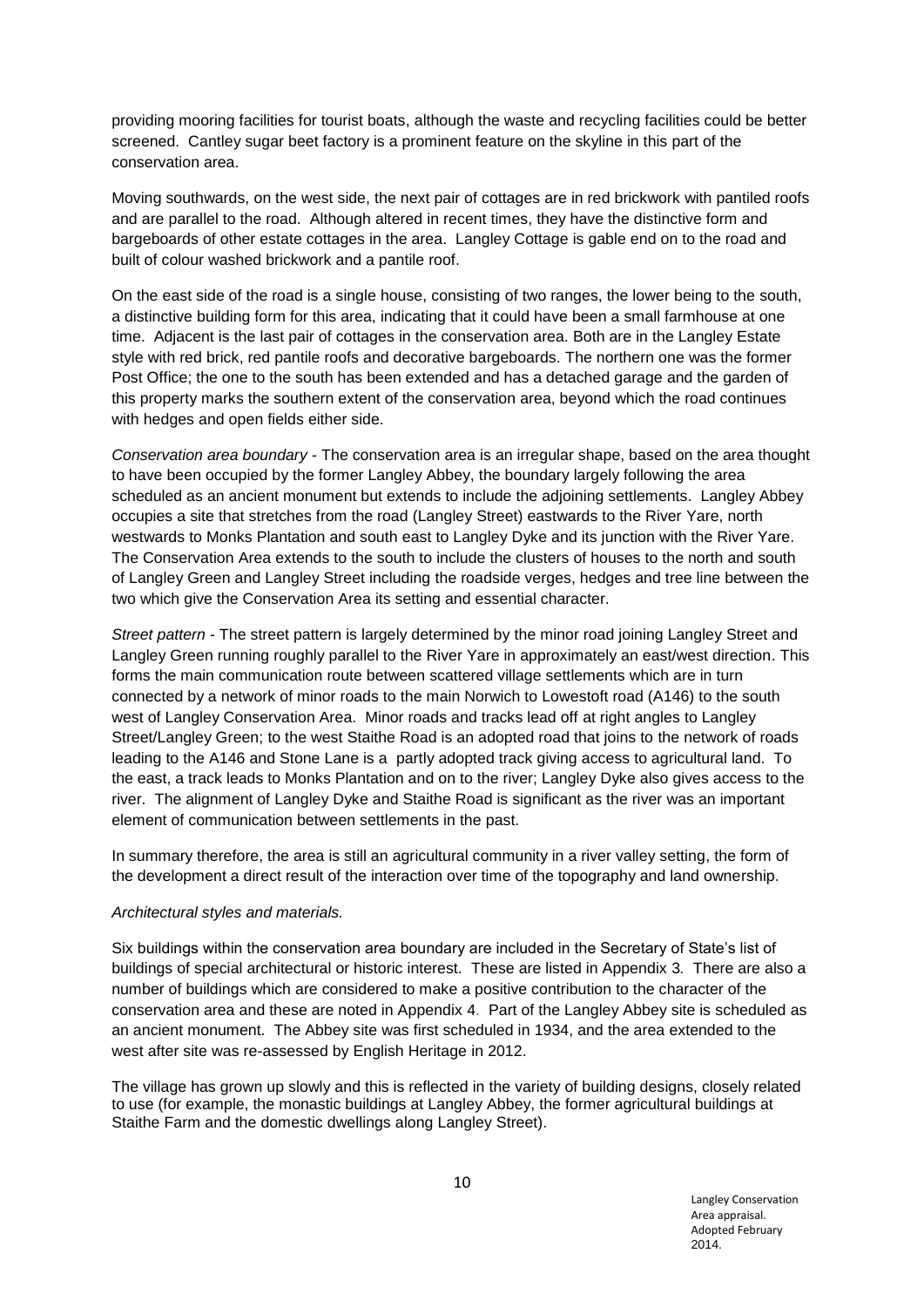Although there is no prevalent architectural style, as would be found for example in planned suburban areas, there are the unifying factors of the scale of the buildings (generally two storey with steeply pitched roofs), the use of traditional materials of red brick and red or black pantiles and the way in which the buildings relate to the highway (usually, but not always, parallel to it). In addition the cottages built by the Langley Estate in the 19<sup>th</sup> century to house agricultural workers, reinforce a sense of unity. For example; two pairs of semi-detached cottages designed in an 'estate' style, presumably originally fair-faced brickwork (but now rendered), extended and altered in the mid 20<sup>th</sup> century, none-the-less retain their original form, their robust gable chimneys and red pantile roofs and a date stone of 1871. In contrast, the former school now a row of four cottages at Langley Green illustrates an alternative form of 'estate' style, using very different materials of dressed flint with gault brick dressings at the corners and around openings and suggests a wealthy benefactor. The red 'French' pantiles on the roof and the white painted, decorative projecting bargeboards are two distinctive features on these cottages that appear in other buildings in the conservation area, such as the former post office, presumably originally built by Langley Estate.

Within the limited range of building types is found in the Conservation Area, the most prominent group of buildings is that around the remains of Langley Abbey (now Langley Polo Club). As this was until recently used as a farm, the majority of these buildings have been adapted for agricultural use, and are a mixture of flint, stone, brick and pantile (blue/black and orange) which are all typical vernacular building materials for this area. Most of the remains of the original Abbey buildings are of flint and stone, although the former stable block is constructed of brick on the ground floor with timber framing and wattle and daub at the upper floor under a thatched roof. The buildings illustrate that there has been a considerable re-use of materials over the centuries, supplementing original fabric with that obtained from demolition of earlier constructions. The later Georgian farmhouse, built of red brick with black glazed pantiles, stands slightly apart from the earlier buildings and is prominently seen from the road.

To the south of the Conservation Area, the road gently curves to contain a series of paired cottages, three of which are parallel to the road and one at right angles to it. These appear to be the former dwellings of agricultural workers as the building details reflect an 'Estate' style.

The Victorian former school now cottages to the north west of Langley Abbey do stand out due to their design and use of materials.*Ground surface materials, street furniture and the public realm*

It is notable that there are no formal pavements beside the roads or any street lighting in the village, the lack of which is an essential part of the informal rural character of the area. The roads are fringed with grass verges and in places hedgerows are located immediately on the roadside. Any proposals to diminish this character by introducing kerbs, footpaths and modern materials should be carefully considered. Road finishes are generally tarmacadum, although the majority of the lanes and lokes, including Stone Lane and the access to The Staithe, have no formal surface material which reinforces the rural character of the area. In the main, the forecourts to buildings are sympathetic to the character of the location, gravel or shingle being the most commonly used finish.

The War Memorial is a striking feature in the settlement. A flint and stone obelisk on a square stone base it is a prominent element in the landscape, positioned on a triangle of land at the junction of Staithe Road and Langley Street, bounded by chains on low white posts in a gravelled area and all well maintained. Nearby, a brilliant red post box on a black post is a bright spot of colour amongst the earthy tones of the surrounding landscape. There are some overhead telephone wires supported on timber poles, but these are not unduly intrusive in the streetscape.

An unobtrusive timber fence and gates mark the entrance to Langley Dyke, although the side, personal gate seems to be unused and superfluous and the track used for access. At Langley Staithe, the timber seat, interpretation board, timber quay heading and gravelled walkway are restrained, although the area containing the waste and recycling bins could be more sympathetically screened.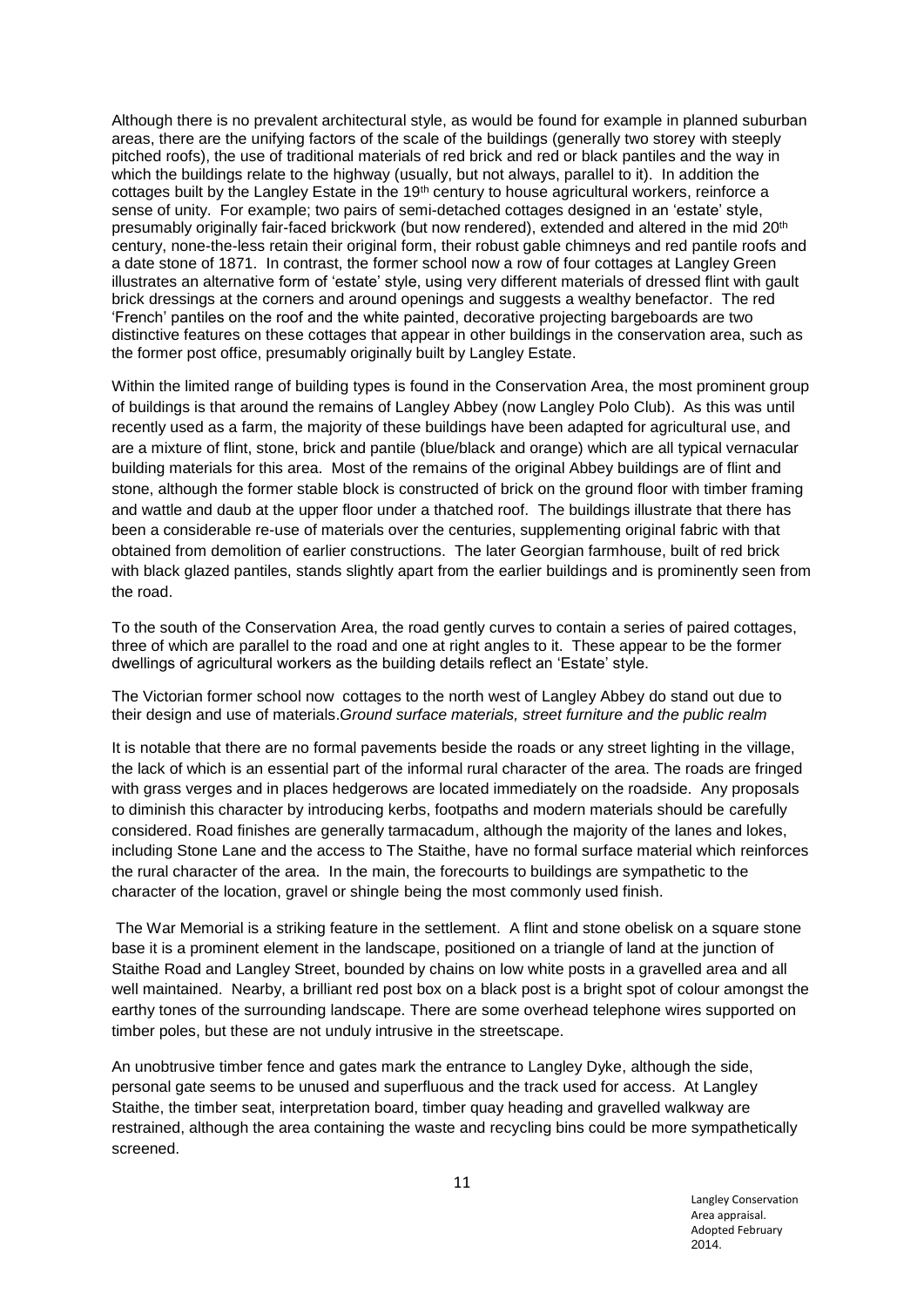The street nameplates and signpost are traditional in design and add to the rural charm of the area. The black and yellow chevron sign warning of the left hand bend at the end of Staithe Road is not so attractive but fulfils a practical purpose.

Two fixed signs on Langley Green announcing the presence of the Norfolk Polo Club are and appear as relatively recent additions.

## *Trees, hedges and significant open spaces*

The Conservation Area, centred on the old Abbey is essentially one of an historical landscape with buildings either side of the 'Street'. Trees, hedges and open spaces are vital elements in the quality of the Conservation Area, the most prominent of which are;

- The mature treed landscape around the Abbey buildings with grazing meadow in the foreground
- The tree lined 'avenue' on the road adjacent to the former Abbey
- The heavily wooded copse to the north east of the Abbey stretching right up to the River Yare
- The enclosing hedgerows with grass verges lining the 'Street'
- The gaps in the hedgerows which give dramatic views to the north across the grazing marshes of the Yare Valley. Although the Cantley Sugar Beet factory is rarely out of site, these views characterise the 'large skies' of the Norfolk landscape
- The grazing meadows and marshland themselves with the intricate arrangement of drainage ditches and the raised banks of the River Yare in the distance
- The gently rolling arable farmland to the south which forms the southern valley of the river, dramatic in itself even though destruction of the hedgerow system has contributed to a prairie feel
- The special landscape of Langley Dyke containing the view to the west (heavily wooded) and contrasting with the dramatic open views to the east over the grazing meadows, and to the north of the northern valley slopes of the River Yare
- A more intimate space around the War Memorial
- The grassed meadows to the north of the Abbey (Monks Plantation) which contain important ground evidence of the previous Abbey grounds (mounds forming ponds and moats). These are equally dramatic when viewed from Monks Plantation itself.

## *Issues, pressures and threats and opportunities for improvements*

## *The built environment.*

Generally the buildings and gardens in the conservation area are well maintained and there do not appear to be any structures that would qualify to be on the Buildings at Risk Register.

However, the special character of conservation areas can easily be eroded by seemingly minor, and well intentioned, home improvements such as the insertion of replacement windows and doors with ones of an inappropriate design or material, (for example hinged opening lights in lieu of sash windows and UPVC instead of painted timber). This can be a particular issue with unlisted buildings that have been identified as contributing to the character of the conservation area. In line with current legislation, all complete window replacements are required to achieve minimum insulation values, but recognising the affect that inappropriate replacements can have, Local Authorities can relax that requirement when considering the restoration or conversion of certain buildings within conservation areas, and advice should be sought from the Local Authority at an early stage.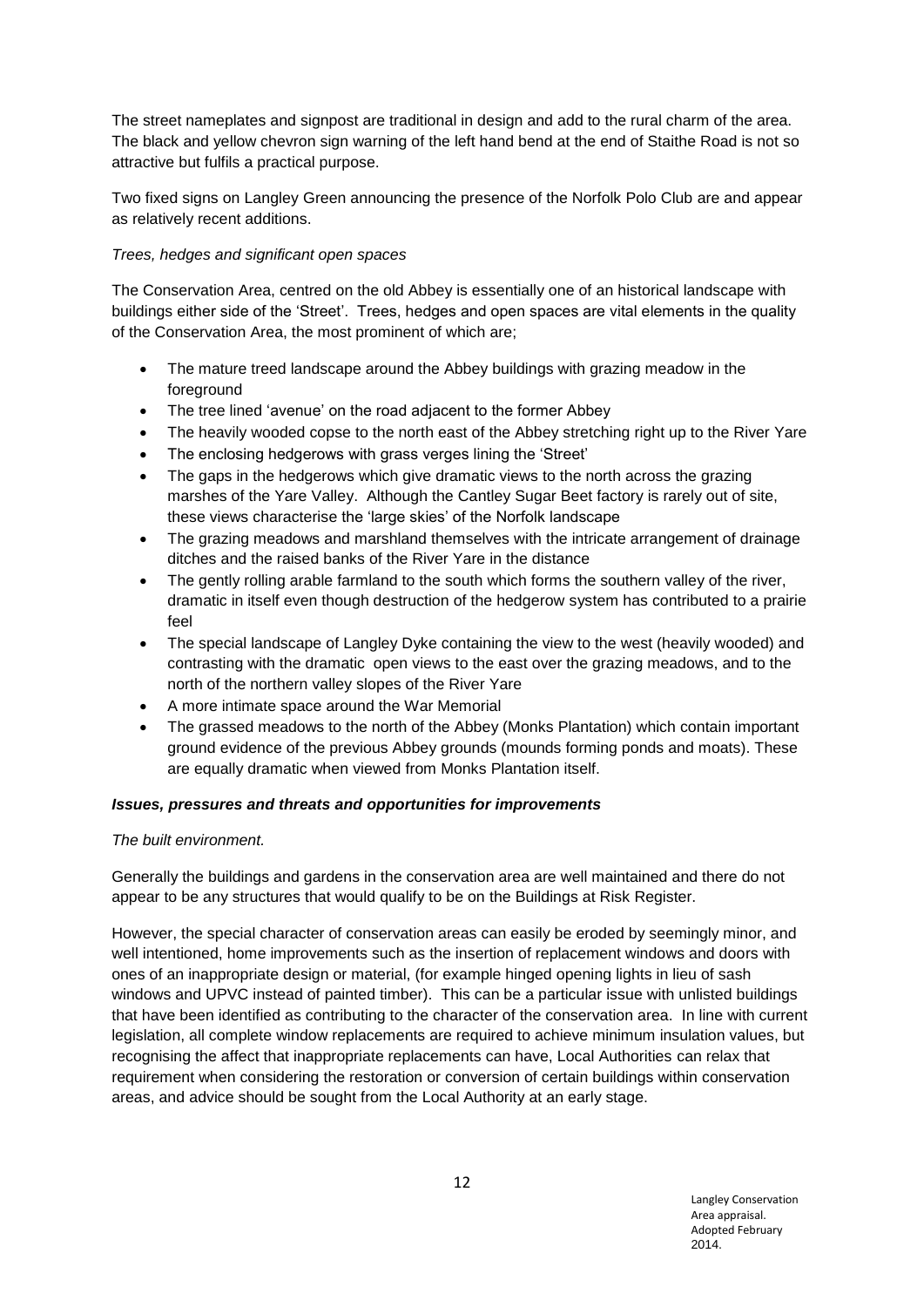Other pressures on the character of the conservation area are the addition of flat roofed extensions, unsympathetic stand alone structures such as garages and the over development of the sites on which the original buildings stand.

### *Landscape.*

The pressure of modern farming methods are sometimes in direct contradiction to the desire to retain the intimate quality and delicate balance of the grazing marshland areas.

### *Traffic.*

Due to the configuration of the minor roads, the area does not attract a great deal of through traffic, although at certain times of the year the roadways are under pressure from visitors to the Polo Club and care should be taken about future proposals which could exacerbate the situation through an intensification of the uses on the Langley Abbey site,. The relatively straight road encourages an increase in the speed of traffic despite speed limits being in place. Whilst most houses have off-street parking there is some localised damage to verges outside dwellings.

### *Tourism.*

Tourism by boat has increased in popularity, principally around Langley and Hardley Dykes and whilst this is not necessarily a negative element in itself, the closure of the Wherry Public House has meant that the village has few facilities for visitors apart from those at the Polo Club and the Staithe.

### *Developments*

A new house between the former Wherry Inn and Staithe Farm is the only completely new dwelling in the Conservation Area in recent years and the use of a traditional form and materials have enabled this to blend successfully into the conservation area. The only other major development is at the Polo Club on Langley Green. A major repair and renovation project on the former Abbey Farm listed buildings at was carried out in 2010, originally planned as an interpretation and visitor centre for the former Abbey. The subsequent change of use to a Polo Club has in the main been achieved without affecting the character of the main group of buildings, but the construction of a boarded all-weather arena or ménage adjacent to the road remains visible even though partly below ground level. Its visual impact could be softened with a sympathetic landscaping scheme. Any future proposals to intensify the use at Langley Abbey should be carefully considered with regard to their effect on the scheduled monument and character of the conservation area.

During the work to create a visitor centre at the Abbey, thorough research formed the basis for an exhibition to inform visitors about the history and development of the site. AAt the time of writing unfortunatelythis is no longer freely accessible. Given the importance of the site, consideration should be given to some form of interpretation of the Abbey, visible from the public highway.

Other recent developments have largely been concerned with the extension of existing dwellings or the gradual adaptation and conversion of existing buildings as they have passed from the Langley Estate into private ownership. Proposals for extending or altering existing properties should be carried out with due regard to the effect on the character of the conservation area. In terms of new buildings, it is difficult to see how much further development could be acceptable in the conservation area without upsetting the delicate balance of its character.

The approaches to the village are so important that development outside the village envelope should be resisted. Proposals for extending or altering existing properties should be carried out with due regard to the effect on the character of the area.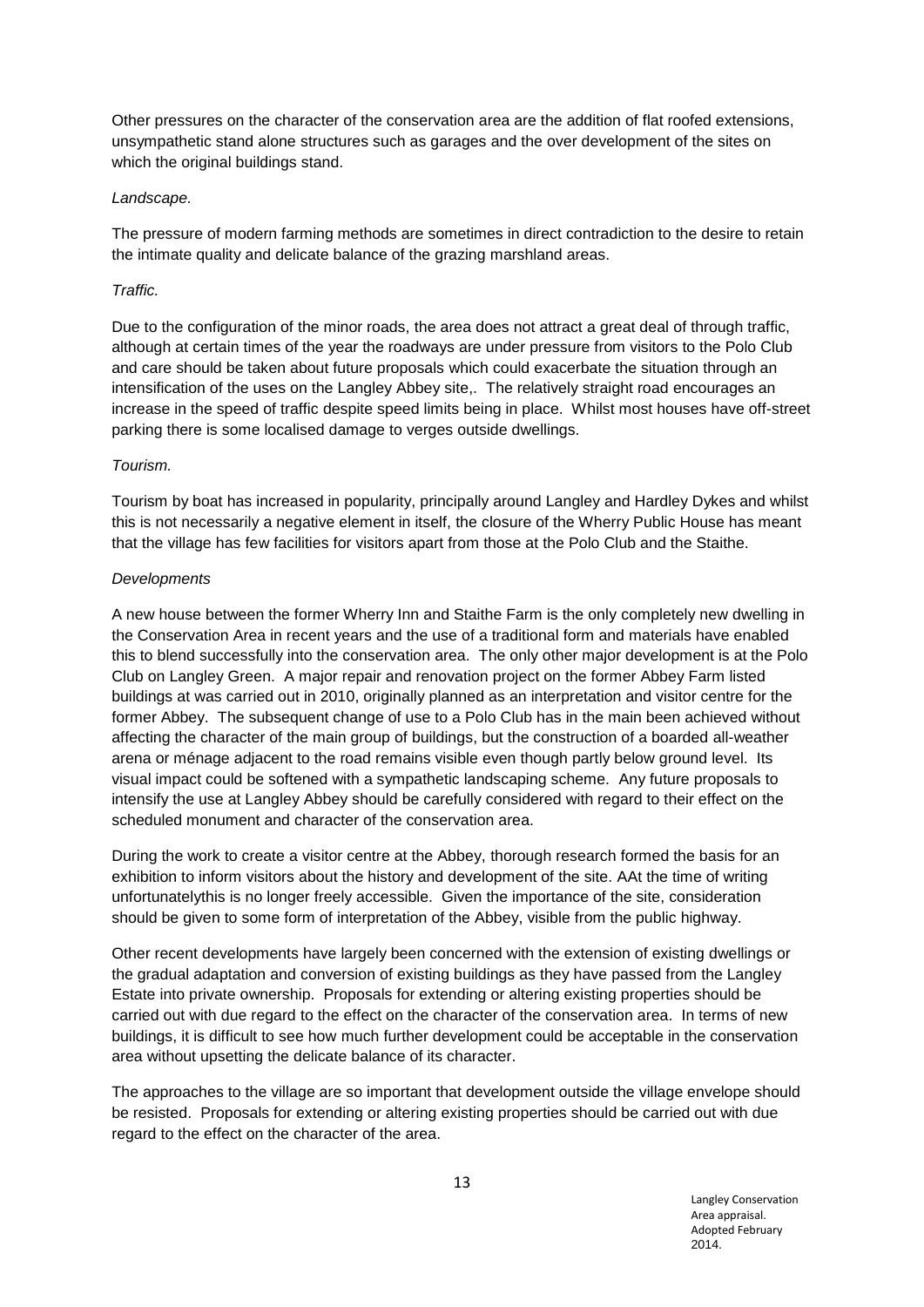In terms of landscape character, to changes in the patterns of land ownership and agricultural practices have had an effect on the area has changed. The Yare Valley is particularly vulnerable to change as the grazing meadows have been drained to grow arable crops and accommodate more machine orientated farming methods hence the historic sinuous pattern of dykes changed to a more rectilinear configuration to provide more efficient drainage.

## *Recommendations for suggested Improvements*

 Consider display of interpretation the history and development of Langley Abbey on the periphery of the site

## Langley Green, Polo Club

- Consider additional planting to soften the impact of the boarded arena/ménage
- Consider the design and siting of any additional signage at the entrance to the Polo Club

### Langley Green

Informal storage on the sites either side of Langley Green at its junction with Stone Lane.

### Langley Staithe

Consider better screening to the waste and recycling facilities

### *The conservation area boundary*

The conservation area is an irregular shape, based on the area thought to have been occupied by the former Langley Abbey, the boundary largely following the area scheduled as an ancient monument but extends to include the adjoining settlements. It should be noted however, that the conservation area boundary to the north-east does not accord with that of the scheduled area. This is because the conservation area boundary at this point follows the line of a hedge and ditch whereas the scheduled area, which was extended following its re-assessment in 2012, does not follow a feature discernible on the ground.

Langley Abbey occupies a site that stretches from the road (Langley Street) eastwards to the River Yare, north westwards to Monks Plantation and south east to Langley Dyke and its junction with the River Yare. The Conservation Area extends to the south to include the clusters of houses to the north and south of Langley Green and Langley Street including the roadside verges, hedges and tree line between the two which give the Conservation Area its setting and essential character.

## *Suggested amendment to the conservation area boundary*

 Extend the boundary to the north-west to include the pair of former estate cottages, 36 and 37 Langley Green. Although altered and extended in the 20<sup>th</sup> century, they retain the general form, prominent chimneys and pantiled roof of other 'estate' cottages in the conservation area.

## *Public consultation*

Consultation with interested parties and organisations was undertaken in accordance with the Broads Authority 'Statement of Community Involvement'. A joint consultation exercise was undertaken with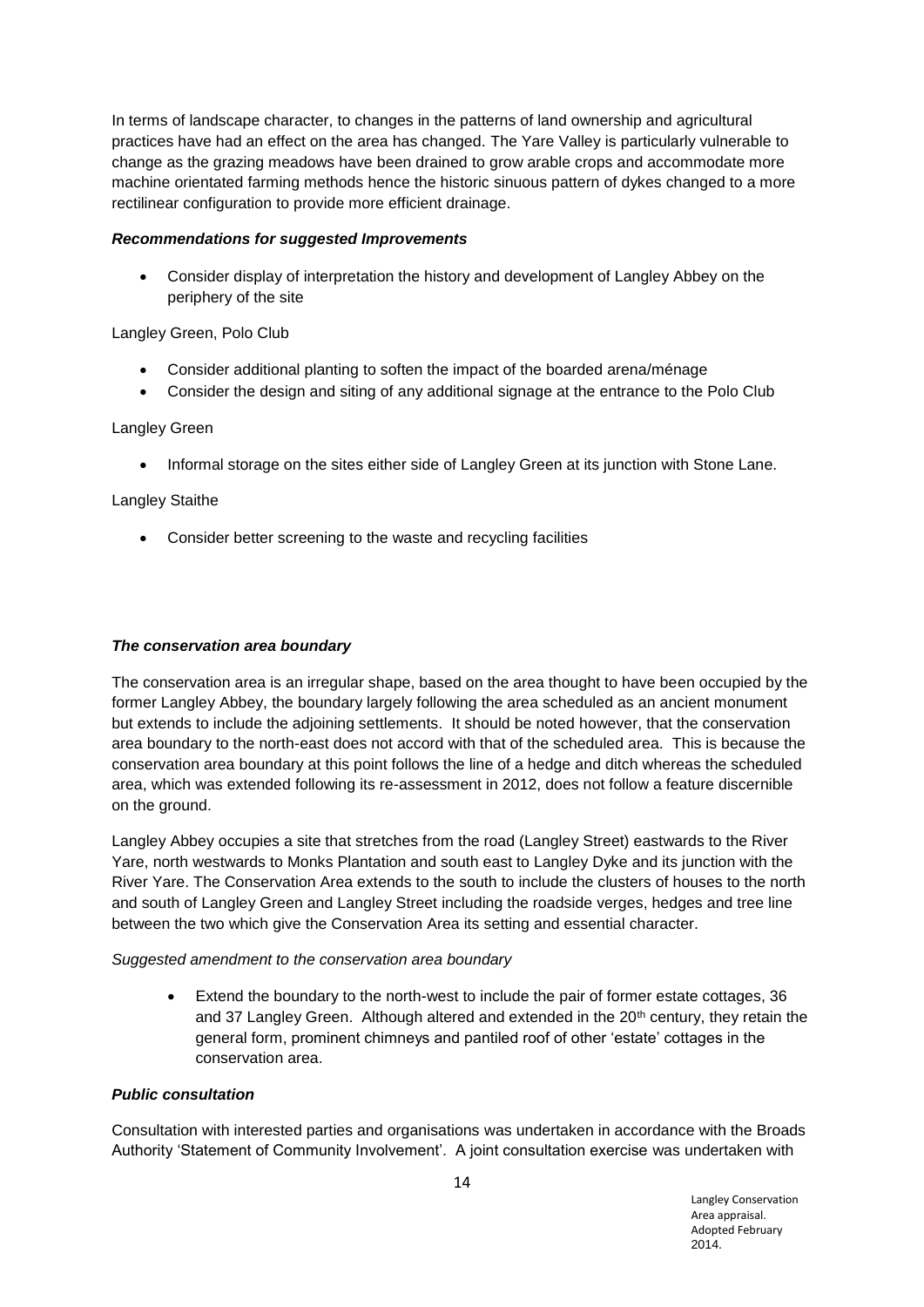South Norfolk Council as the proposed conservation area boundaries include land in both planning authority areas as defined on the maps included in the character appraisals. A letter and leaflet were delivered to all residents living within the conservation area boundary, and copies of the appraisal documents were made available both online and in hard copy format in the Broads Authority offices and through the Parish Council. The leaflet included a comments section and consultees were also able to comment on line.

A public exhibition was held in the Langley Village Hall on Saturday 23 November 2013, which was attended by officers from the Planning Team of the Broads Authority and by 4 members of the public to ask questions, propose or suggest minor amendments to the re-appraisal or boundary and raise issues of concern. Support was expressed for the designation, considering that it would benefit the village and the local community. In addition, the Authority received 1 written response, which related to the scale and appropriateness of the use at Langley Abbey and the effects on the scheduled monument and the character of the conservation area. Existing comments in the conservation area re-appraisal text have been amended to reflect this.

## *Appendix 1*

## *Policies*

Locally, South Norfolk is part of the Greater Norwich Development Partnership which has adopted its Joint Core Strategy. South Norfolk is also progressing their Development Management and Sites Specifics DPDs as well as two Area Action Plans for the towns of Long Stratton and Wymondham. The Broads Authority has an adopted Core Strategy (2007) and Development Management Policies DPD (2011) and is progressing its Sites Specifics DPD. Both South Norfolk and the Broads Authority have some saved Local Plan (2003 and 1997 respectively) Policies in place. In line with government policy, the Broads Authority and South Norfolk Council are currently reviewing and revising local policies which will be published in the respective Local Plans (formerly Local Development Framework (LDF)).

To support these policies, the Broads Authority and South Norfolk Council provide further advice and details in a series of leaflets, which are currently being reviewed and expanded as part of the Local Plan process. A list of those currently available is attached in Appendix 2.

## *Appendix 2*

#### *Guidance leaflets*

#### **Broads Authority**

- o Keeping the Broads Special
- o Do I need Planning Permission?
- o How do I apply for Planning Permission?
- $\circ$  Building at the Waterside A guide to design of waterside buildings in the Broads Authority area
- $\circ$  Environment and Landscape How do I plan and manage trees and scrub alongside rivers?
- o Development and Flood Risk in the Broads
- $\circ$  Riverbank Protection Works A guide for riparian landowners
- $\circ$  Sustainability Guide Sustainable development in the Broads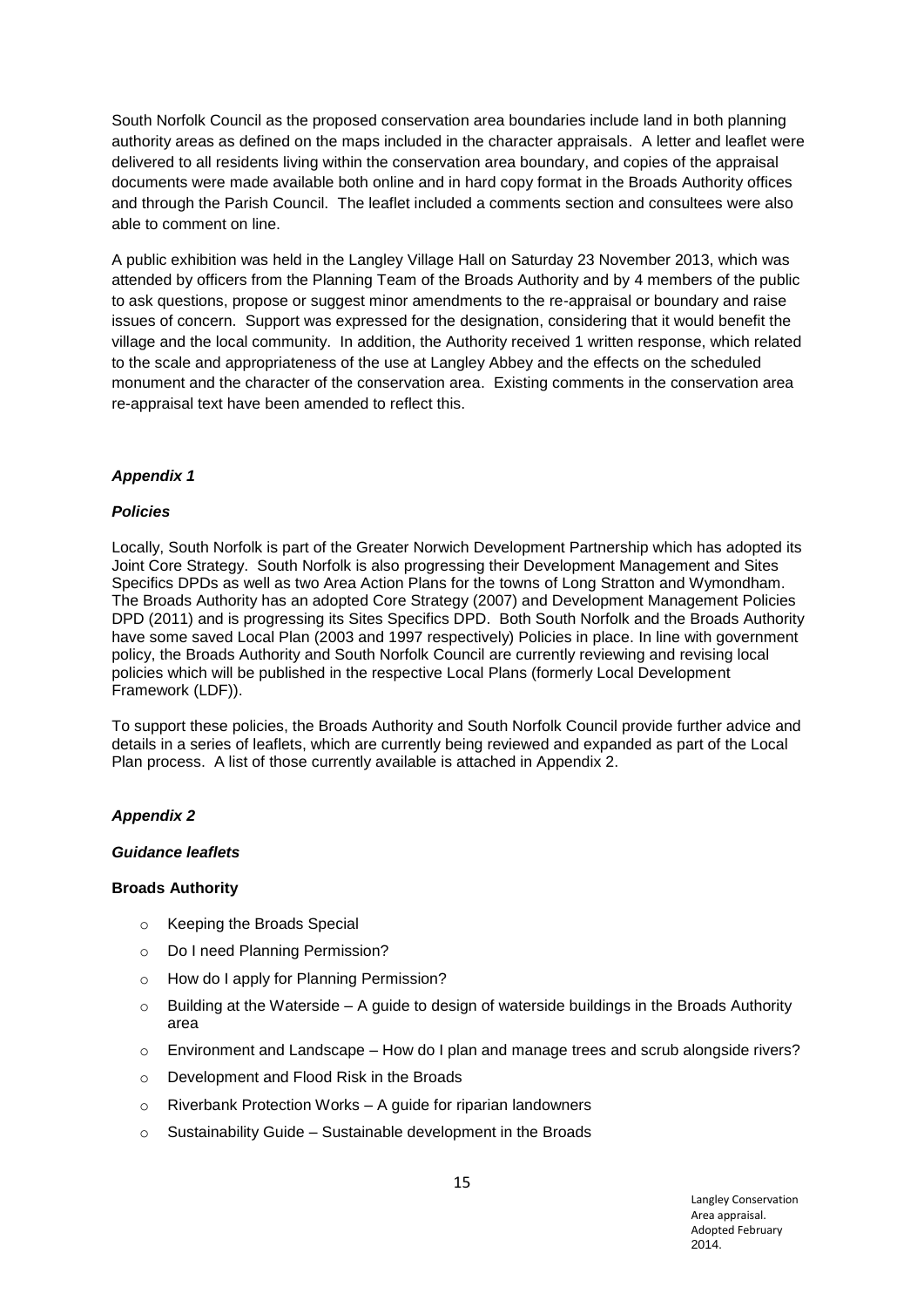## **South Norfolk Council**

o The South Norfolk Place-Making Guide

## *Appendix 3*

### *Listed buildings within the conservation area*

The following buildings are included in the list of Buildings of Special Architectural or Historic interest complied by the Secretary of State:

| Abbey Farmhouse                       | Grade II                               |
|---------------------------------------|----------------------------------------|
| Stable block to Langley Abbey         | Grade II* & Scheduled Ancient Monument |
| Former western range to Langley Abbey | Grade I & Scheduled Ancient Monument   |
| Langley Abbey remains                 | Grade I & Scheduled Ancient Monument   |
| <b>Staithe Farmhouse</b>              | Grade II                               |
| <b>Staithe Barn</b>                   | Grade II                               |

## *Appendix 4*

### *Unlisted buildings that make a positive contribution to the character of the conservation area.*

Whilst the following buildings, boundary walls and railings within the present conservation area and the proposed extensions to it do not merit full statutory protection, they are considered to be of local architectural or historic interest, and every effort should be made to maintain their contribution to the character of the conservation area.

Langley Green, 30 – 33 (inclusive) – flint and brick cottages Monks Plantation Cottages and adjacent converted outbuildings Cottages by Stone Lane Former Wherry Inn The Street, 25 & 26

Former Post Office

The Street, Broadacres

Staithe Road, War Memorial

Langley Staithe and Dyke including quay heading and footpath

## *Appendix 5*

## *Sources and references*

The Norfolk We Live In, Blake Bull Cartwright and Fitch